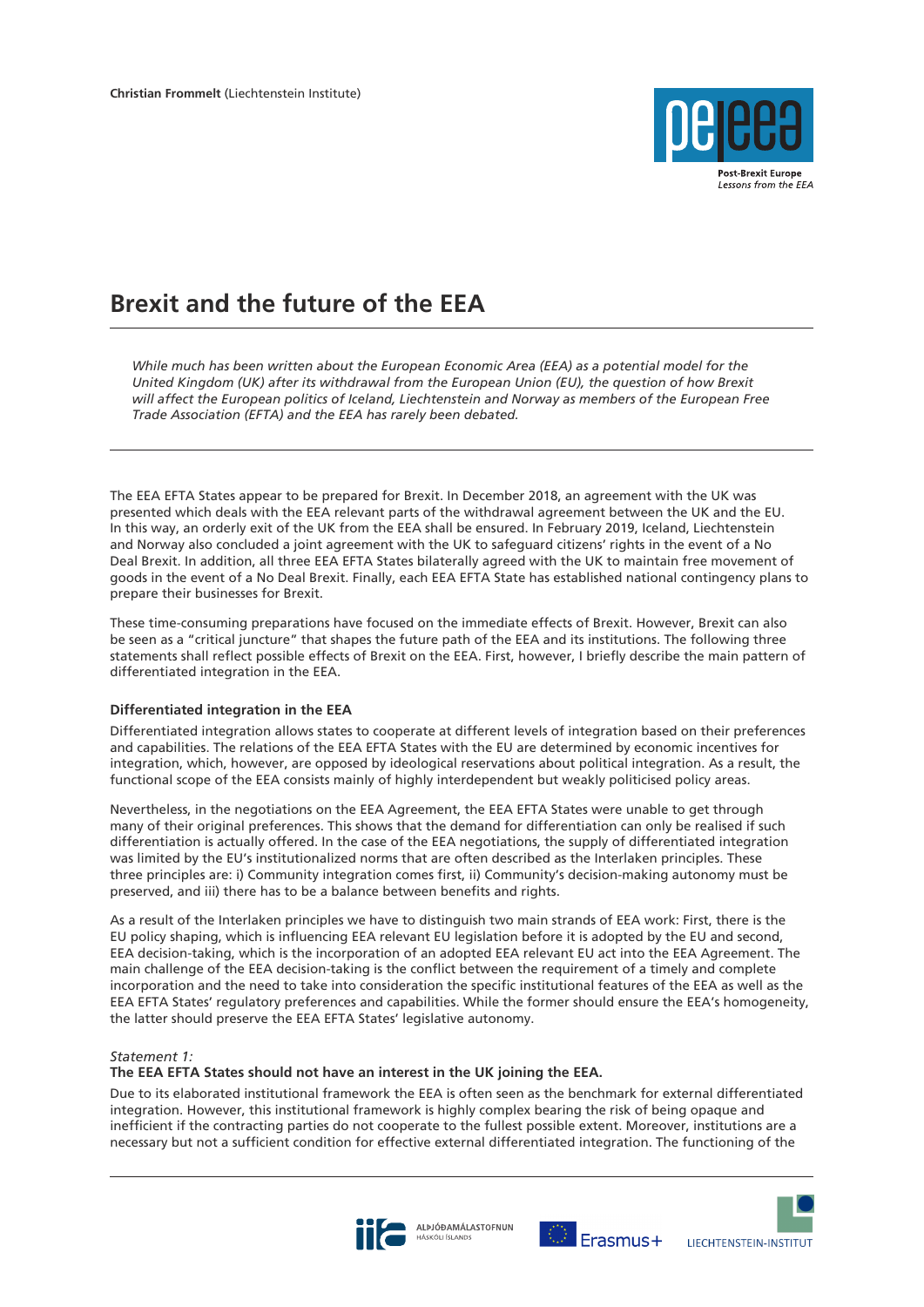

EEA is therefore not only the result of its institutional framework but so are the characteristics of its members, in particular the rather limited bargaining power of the EEA EFTA States, their high administrative capacity and their strong political commitment to the EEA. To put it differently, an EEA membership of the UK could only work if the UK would be able to replicate the political conditions that have enabled the EEA to work in the EEA EFTA States. Considering the UK's economic and political relevance as well as the high polarisation of its people with regard to European integration this is highly unlikely to be the case. An EEA membership of the UK would make the administration of the EEA more challenging and a level playing field for businesses in the EU and the EEA EFTA States less likely. The EEA EFTA States can therefore not have an interest in the UK joining the EEA.

# *Statement 2:*

# **Brexit will trigger a competition about different models of external differentiated integration.**

Thus far, EEA membership has caused surprisingly little controversy in the EEA EFTA States. 25 years after the entry into force of the EEA Agreement there is much to suggest continuity. However, if the UK and the EU agree on a sustainable model for their future relations, some parties in the EEA EFTA States could see such a model as an alternative to EEA membership, regardless of whether it would actually bring new benefits for the EEA EFTA States. The institutional agreement currently being negotiated between Switzerland and the EU is another example of a model that may be seen as an alternative to the EEA Agreement – especially as the draft agreement does not contain a surveillance mechanism comparable to the institutional arrangement of the EEA. As new models may soon be on the table, the EEA is no longer considered to have no alternatives. This can suddenly increase the debate on the advantages and disadvantages of EEA membership in the EEA EFTA States. It will become apparent how such competition between the different models for external differentiated integration affects the daily administration of the EEA. Due to the EEA's highly complex institutional framework, increased politicisation is likely to decrease the EEA's efficiency. Moreover, it may undermine the authority of the EEA EFTA institutions such as the EFTA Surveillance Authority (ESA) and the EFTA Court. The current political chaos around Brexit mainly serves the supporters of the EEA. However, depending on the outcome of the negotiations this may change rapidly and the benefits of the EEA could soon be questioned by some actors in the EEA EFTA States as well.

# *Statement 3:*

# **Brexit will increase the politicisation of external differentiated integration in the EU.**

By ratifying the EEA Agreement, the EEA EFTA States have committed themselves to the objective of a homogeneous and dynamic economic area. Nevertheless, they continue to try to avoid any form of political integration that would trigger a transfer of power from the nation state to the European level. Over the last 25 years, the EU has repeatedly insisted on its conditions for incorporating new EEA relevant EU legislation into the EEA Agreement. However, the EU had also accepted various EEA-specific adaptations and was unable to prevent the much-delayed incorporation of various EU acts. Overall, we can argue that the supply for differentiated integration is significantly higher in the EEA EFTA pillar than in the EU pillar. At the institutional level, too, the functioning of the EEA is determined more by pragmatism than by consistency. In their desire to guarantee the functioning of the EEA, all parties repeatedly showed a willingness to compromise. By contrast, in the Brexit negotiations, the EU surprised with unity. The EU has repeatedly highlighted its basic principles for external differentiated integration, in particular the integrity of EU law and the autonomy of EU decision-making. This is to ensure that non-member states cannot affect the speed and direction of the integration in the EU. Likewise, any association agreement should ensure a balance between benefits and rights. In other words, the EU wants to avoid free riding and cherry picking of non-member states. Empirical analyses of the EEA show that the supply for opt-outs and tailor-made arrangement is higher in the EEA EFTA pillar of the EEA than in the EU pillar. Whether this actually allows cherry picking and free riding by the EEA EFTA States can be doubted. However, considering the increased politicisation of external differentiation, the possibility of doing so might be enough that the EU will try to determine the speed and scope of implementation of the new EEA-relevant EU law into the EEA Agreement more strictly. The EEA EFTA States will then have to decide what is more important for them: a high degree of homogeneity of EEA law or a certain leeway for flexible solutions.

# **A critical juncture for the EEA?**

It is currently very unlikely that the UK will join the EEA. By contrast, it seems unavoidable that the politicisation of the EEA will increase in the EEA EFTA States as well as in relations with the EU. Thus far, the EEA EFTA